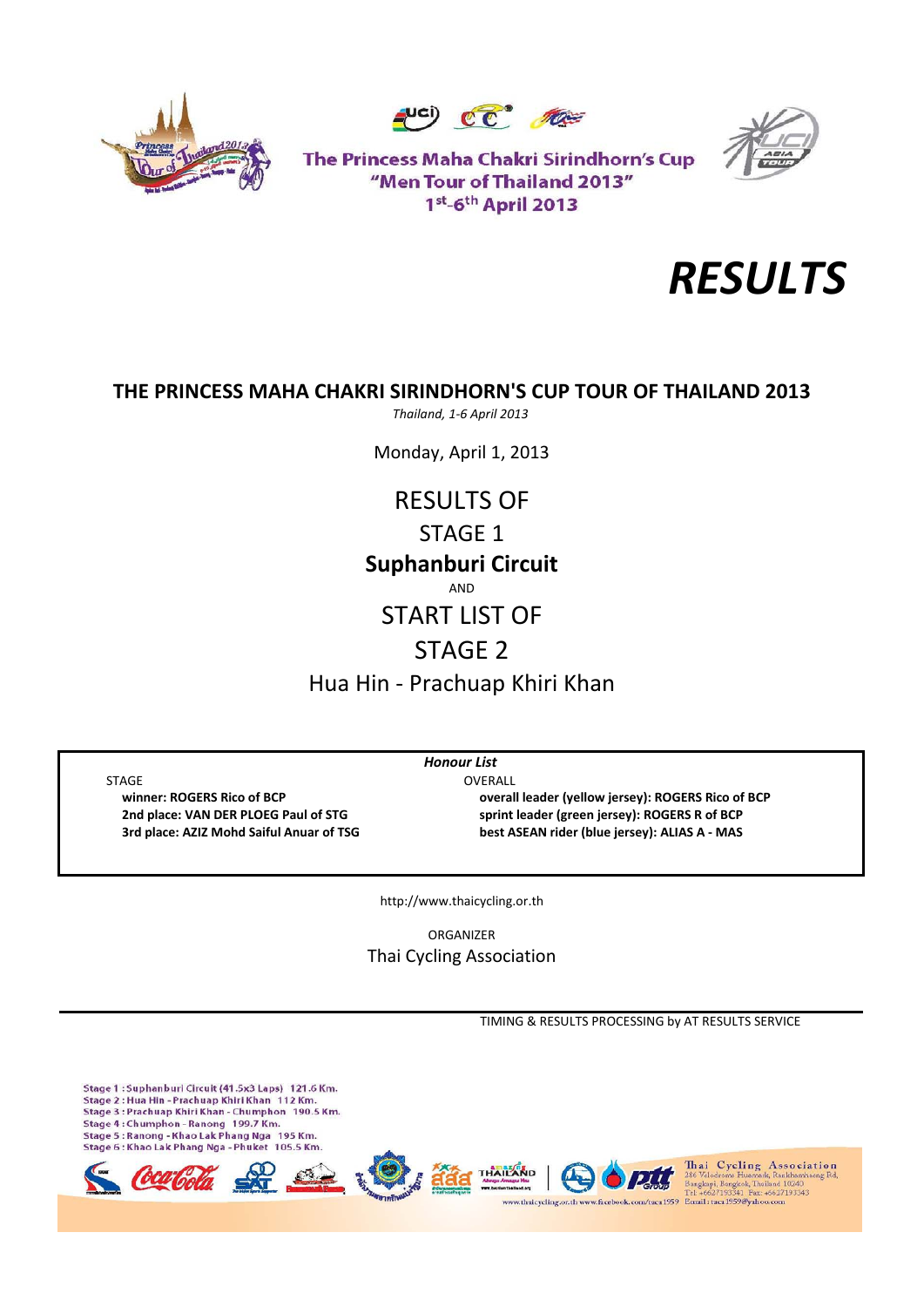STAGE 1 ‐ Suphanburi Circuit Monday, April 1, 2013

## *COMMISSAIRES' COMMUNIQUE on Monday, April 1, 2013*

- **1** INFORMATION OF STAGE 1 Rider no. 89 (MAT AMIN Mohd Shahrul of TSG) crashed after the last 3km mark in stage 1, he was credited with group time 2:47:01.
- **2** Jersey Leader & Wearer in Stage 2

| YELLOW       | No. 71 ROGERS. R of BCP         |  |  |  |  |
|--------------|---------------------------------|--|--|--|--|
| GREEN        | No. 71 ROGERS. R of BCP         |  |  |  |  |
| wearer       | No. 201 VAN DER PLOEG, P of STG |  |  |  |  |
| <b>WHITE</b> | No. 132 ALIAS. A of MAS         |  |  |  |  |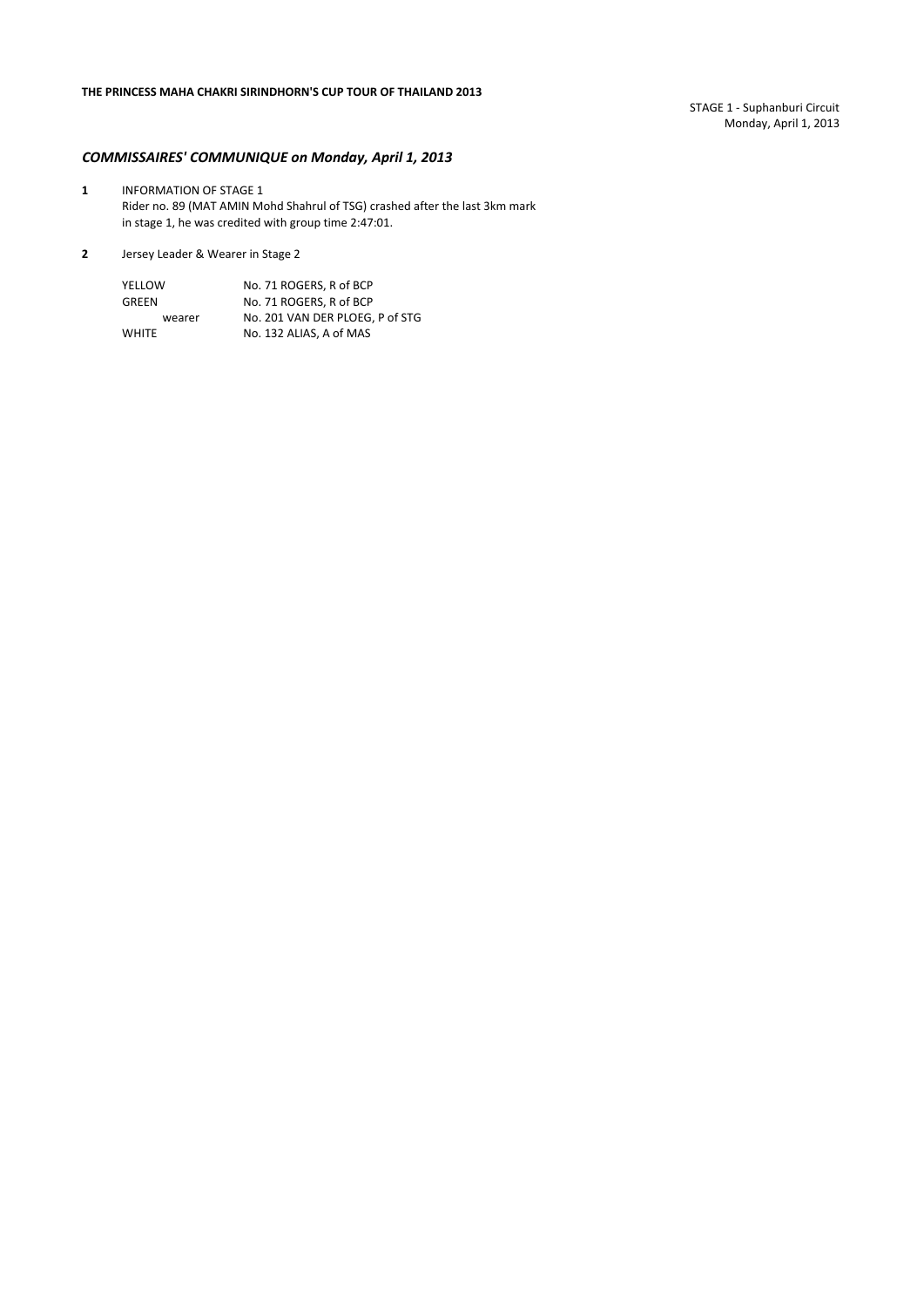STAGE 1 ‐ Suphanburi Circuit Monday, April 1, 2013 09:00 Distance : 119.2 km Average Speed of Winner : 43.1km/hr Sunny

## *STAGE INDIVIDUAL CLASSIFICATION*

| PLACE           | NO             | <b>NAT</b> |          | SURNAME, NAME                | <b>TEAM</b> | <b>TIME</b> |                | <b>GAP BONUSES</b> | PENALTY |
|-----------------|----------------|------------|----------|------------------------------|-------------|-------------|----------------|--------------------|---------|
| 1               | 71             | AUS        | 19780425 | <b>ROGERS Rico</b>           | <b>BCP</b>  | 2:45:57     |                | 10                 |         |
| 2               | 201            | AUS        | 19891109 | VAN DER PLOEG Paul           | <b>STG</b>  | 2:45:57     | 00:00          | 06                 |         |
| 3               | 92             | MAS        | 19860719 | AZIZ Mohd Saiful Anuar       | <b>TSG</b>  | 2:45:57     | 00:00          | 04                 |         |
| 4               | 132            | <b>MAS</b> | 19901226 | ALIAS Ahmad Fakhrullah       | MAS         | 2:45:57     | 00:00          | 00                 |         |
| 5               | 155            | <b>THA</b> | 19940318 | YORDSUWAN Setthawut          | <b>THA</b>  | 2:45:57     | 00:00          | 00                 |         |
| 6               | 61             | <b>JPN</b> | 19850621 | <b>HATANAKA Yusuke</b>       | SMN         | 2:45:57     | 00:00          | 00                 |         |
| 7               | 14             | AUS        | 19880925 | <b>JONES Caleb</b>           | CCN         | 2:45:57     | 00:00          | 00                 |         |
| 8               | 111            | <b>HKG</b> | 19910505 | CHOI Ki Ho                   | HKG         | 2:45:57     | 00:00          | 00                 |         |
| 9               | 134            | MAS        | 19870205 | RUSLI Amir Mustafa           | MAS         | 2:45:57     | 00:00          | 00                 |         |
| 10              | 184            | AUS        | 19851031 | <b>WALKER William</b>        | COP         | 2:45:57     | 00:00          | 00                 |         |
| 11              | $\overline{2}$ | <b>JPN</b> | 19871122 | FUKUDA Shimpei               | AIS         | 2:45:57     | 00:00          | 00                 |         |
| 12              | $\mathbf{1}$   | <b>JPN</b> | 19841227 | NAKAJIMA Yasuharu            | AIS         | 2:45:57     | 00:00          | 00                 |         |
|                 |                |            |          |                              |             |             |                |                    |         |
| 13              | 153            | <b>THA</b> | 19911018 | LIPHONGYU Nawuti             | <b>THA</b>  | 2:45:57     | 00:00          | 00                 |         |
| 14              | 105            | <b>TPE</b> | 19920313 | TSENG Yi Hao                 | <b>TPE</b>  | 2:45:57     | 00:00          | 00                 |         |
| 15              | 131            | MAS        | 19860409 | AHMAD LUTFI Muhammad Fauzan  | MAS         | 2:45:57     | 00:00          | 00                 |         |
| 16              | 74             | <b>IRL</b> | 19880720 | <b>McCONVEY Conner</b>       | <b>BCP</b>  | 2:45:57     | 00:00          | 00                 |         |
| 17              | 95             | MAS        | 19880915 | <b>SALLEH Mohd Harrif</b>    | <b>TSG</b>  | 2:47:01     | 01:04          | 03                 |         |
| 18              | 84             | PHI        | 19820726 | <b>HUALDA Ronnel</b>         | T7E         | 2:47:01     | 01:04          | 00                 |         |
| 19              | 205            | AUS        | 19881210 | <b>SMYTH Alexander</b>       | <b>STG</b>  | 2:47:01     | 01:04          | 00                 |         |
| 20              | 183            | AUS        | 19880119 | <b>REPACHOLI Douglas</b>     | COP         | 2:47:01     | 01:04          | 00                 |         |
| 21              | 91             | MAS        | 19831210 | SALLEH Mohd Zamri            | <b>TSG</b>  | 2:47:01     | 01:04          | 02                 |         |
| 22              | 65             | <b>JPN</b> | 19890519 | YOSHIDA Hayato               | SMN         | 2:47:01     | 01:04          | 00                 |         |
| 23              | 214            | <b>THA</b> | 19930613 | SANIKWATHI Thanawut          | <b>TAS</b>  | 2:47:01     | 01:04          | 01                 |         |
| 24              | 195            | <b>INA</b> | 19830626 | PRIYA PRASETYA Heksa         | <b>EDH</b>  | 2:47:01     | 01:04          | 00                 |         |
| 25              | 15             | <b>KOR</b> | 19880928 | LEE Ki Suk                   | <b>CCN</b>  | 2:47:01     | 01:04          | 00                 |         |
| 26              | 34             | <b>JPN</b> | 19890606 | <b>KUBOKI Kazushige</b>      | <b>MTR</b>  | 2:47:01     | 01:04          | 00                 |         |
| 27              | 175            | <b>VIE</b> | 19921204 | TRINH Duc Tam                | VIE         | 2:47:01     | 01:04          | 00                 |         |
| 28              | 174            | VIE        | 19891022 | <b>TANG Tri Hung</b>         | VIE         | 2:47:01     | 01:04          | 00                 |         |
| 29              | 31             | POL        | 19810401 | <b>WIESIAK Mariusz</b>       | <b>MTR</b>  | 2:47:01     | 01:04          | 00                 |         |
| 30              | 171            | VIE        | 19890924 | <b>BUI Minh Thuy</b>         | VIE         | 2:47:01     | 01:04          | 00                 |         |
| $\overline{31}$ |                |            |          |                              |             | 2:47:01     | 01:04          |                    |         |
|                 | 152            | <b>THA</b> | 19910405 | CHANGPAD Kritsada            | THA         |             |                | 00                 |         |
| 32              | 75             | <b>UKR</b> | 19840108 | SURUTKOVYCH Oleksandr        | <b>BCP</b>  | 2:47:01     | 01:04          | 00                 |         |
| 33              | 203            | <b>AUS</b> | 19780617 | <b>HALL Bradeley</b>         | <b>STG</b>  | 2:47:01     | 01:04          | 00                 |         |
| 34              | 154            | <b>THA</b> | 19880323 | SAI-UDOMSIL Phuchong         | <b>THA</b>  | 2:47:01     | 01:04          | 00                 |         |
| 35              | 82             | PHI        | 19920702 | AQUINO Jerry JR              | T7E         | 2:47:01     | 01:04          | 00                 |         |
| 36              | 11             | <b>NED</b> | 19660610 | <b>NEDERLOF Leendertarie</b> | <b>CCN</b>  | 2:47:01     | 01:04          | 00                 |         |
| 37              | 33             | <b>JPN</b> | 19910629 | <b>KOMAKI Yuya</b>           | <b>MTR</b>  | 2:47:01     | 01:04          | 00                 |         |
| 38              | 24             | <b>DEN</b> | 19900131 | RASMUSSSEN Nicki             | <b>DKK</b>  | 2:47:01     | 01:04          | 00                 |         |
| 39              | 122            | KAZ        | 19940923 | <b>KAZANTSEV Timur</b>       | KAZ         | 2:47:01     | 01:04          | 00                 |         |
| 40              | 114            | <b>HKG</b> | 19880226 | <b>KWOK Ho Ting Marco</b>    | <b>HKG</b>  | 2:47:01     | 01:04          | 00                 |         |
| 41              | 211            | THA        | 19860125 | <b>THANCHAI Tanasak</b>      | TAS         | 2:47:01     | 01:04          | 00                 |         |
| 42              | 212            | THA        | 19910311 | RUANPAE Jakapan              | TAS         | 2:47:01     | 01:04          | 00                 |         |
| 43              | 165            | UZB        | 19840518 | <b>VOLIK Konstantin</b>      | UZB         | 2:47:01     | 01:04          | 00                 |         |
| 44              | 173            | VIE        | 19930919 | <b>NGUYEN Hoang Sang</b>     | VIE         | 2:47:01     | 01:04          | 00                 |         |
| 45              | 115            | <b>HKG</b> | 19940120 | LEUNG Chun Wing              | HKG         | 2:47:01     | 01:04          | 00                 |         |
| 46              | 151            | THA        | 19890318 | BOONRATANATHANAKORN Thurakit | THA         | 2:47:01     | 01:04          | 00                 |         |
| 47              | 101            | <b>TPE</b> | 19850622 | WU Po Hung                   | <b>TPE</b>  | 2:47:01     | 01:04          | 00                 |         |
| 48              | 72             | AZE        | 19870212 | <b>ASADOV Elchin</b>         | <b>BCP</b>  | 2:47:01     | 01:04          | 00                 |         |
| 49              | 63             | <b>JPN</b> | 19890722 | NONAKA Ryoma                 | SMN         | 2:47:01     | 01:04          | 00                 |         |
|                 | 125            |            |          |                              | KAZ         |             |                |                    |         |
| 50              |                | KAZ        | 19940820 | <b>SHAGAYEV Diyas</b>        |             | 2:47:01     | 01:04<br>01:04 | 00                 |         |
| 51              | 135            | MAS        | 19860620 | ZAINAL Mohd Nor Rizuan       | MAS         | 2:47:01     |                | 00                 |         |
| 52              | 44             | SIN        | 19901214 | <b>GOH Choon Huat</b>        | WIL         | 2:47:01     | 01:04          | 00                 |         |
| 53              | 172            | <b>VIE</b> | 19880712 | HO Van Phuc                  | VIE         | 2:47:01     | 01:04          | 00                 |         |
| 54              | 35             | <b>JPN</b> | 19910812 | YASUHARA Daiki               | <b>MTR</b>  | 2:47:01     | 01:04          | 00                 |         |
| 55              | 133            | MAS        | 19870726 | MISBAH Muhamad Rauf Nur      | MAS         | 2:47:01     | 01:04          | 00                 |         |
| 56              | 81             | PHI        | 19811222 | RAVINA Jonipher B            | T7E         | 2:47:01     | 01:04          | 00                 |         |
| 57              | 85             | PHI        | 19860313 | <b>SICAM Harvey</b>          | T7E         | 2:47:01     | 01:04          | 00                 |         |
| 58              | 121            | KAZ        | 19940127 | <b>ASTAFYEV Stepan</b>       | KAZ         | 2:47:01     | 01:04          | 00                 |         |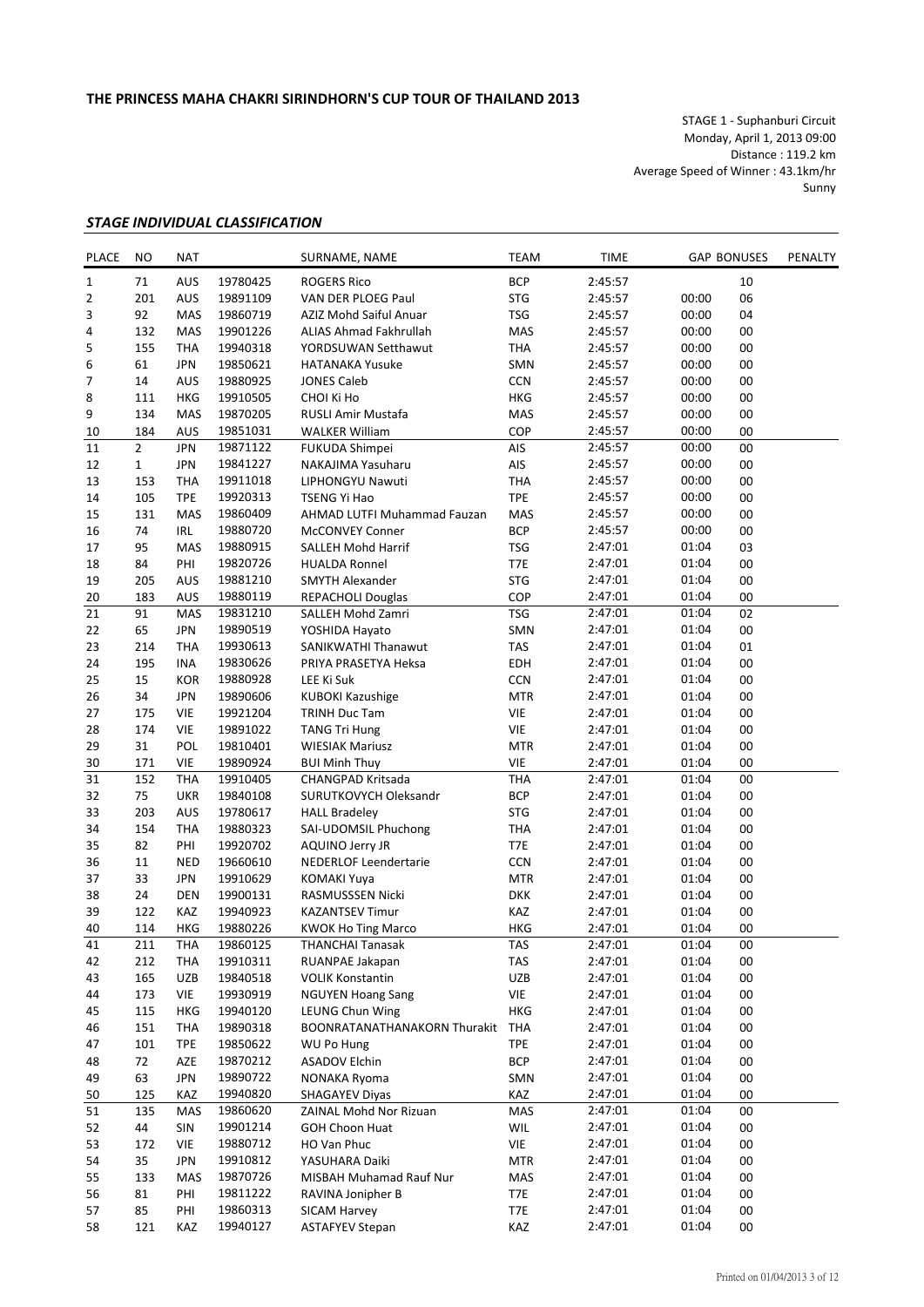| 59  | 202            | AUS        | 19850424 | <b>ENGLISH Peter</b>         | <b>STG</b> | 2:47:01 | 01:04 | 00     |
|-----|----------------|------------|----------|------------------------------|------------|---------|-------|--------|
| 60  | 161            | <b>UZB</b> | 19820611 | HALMURATOV Muradjan          | UZB        | 2:47:01 | 01:04 | 00     |
| 61  | 83             | PHI        | 19850911 | <b>GALEDO Mark John</b>      | T7E        | 2:47:01 | 01:04 | 00     |
| 62  | 73             | AZE        | 19920112 | <b>ISGANDAROV Tural</b>      | <b>BCP</b> | 2:47:01 | 01:04 | 00     |
| 63  | 52             | KOR        | 19740615 | CHO Ho Sung                  | SCT        | 2:47:01 | 01:04 | 00     |
| 64  | 191            | AUS        | 19730106 | <b>HOLLANDS Eddy</b>         | EDH        | 2:47:01 | 01:04 | 00     |
| 65  | 113            | <b>HKG</b> | 19850903 | <b>CHEUNG King Wai</b>       | HKG        | 2:47:01 | 01:04 | 00     |
| 66  | 112            | <b>HKG</b> | 19910208 | CHEUNG King Lok              | HKG        | 2:47:01 | 01:04 | 00     |
| 67  | 182            | AUS        | 19781126 | <b>BARENDILLA Carlo</b>      | COP        | 2:47:01 | 01:04 | 00     |
| 68  | 64             | <b>JPN</b> | 19890510 | YASUI Masahiko               | SMN        | 2:47:01 | 01:04 | 00     |
| 69  | 22             | <b>DEN</b> | 19940904 | <b>BUKDAL Joakim</b>         | <b>DKK</b> | 2:47:01 | 01:04 | 00     |
| 70  | 51             | <b>KOR</b> | 19861017 | LEE Won Jae                  | <b>SCT</b> | 2:47:01 | 01:04 | 00     |
| 71  | 23             | <b>DEN</b> | 19671007 | <b>PETERSEN Soren</b>        | <b>DKK</b> | 2:47:01 | 01:04 | 00     |
| 72  | 41             | <b>MAS</b> | 19861102 | LOH Sea Keong                | WIL        | 2:47:01 | 01:04 | 00     |
| 73  | 3              | <b>JPN</b> | 19881113 | HIRATSUKA Yoshimitsu         | AIS        | 2:47:01 | 01:04 | 00     |
| 74  | 62             | <b>JPN</b> | 19890801 | <b>IRIBE Shotaro</b>         | SMN        | 2:47:01 | 01:04 | $00\,$ |
| 75  | 94             | MAS        | 19860811 | ROSDI Mohd Nor Umardi        | <b>TSG</b> | 2:47:15 | 01:18 | 00     |
| 76  | 32             | <b>KOR</b> | 19861015 | KIM Do Hyoung                | <b>MTR</b> | 2:47:18 | 01:21 | 00     |
| 77  | 93             | <b>MAS</b> | 19890609 | MAT AMIN Mohd Shahrul        | <b>TSG</b> | 2:47:01 | 01:04 | 00     |
| 78  | 181            | AUS        | 19620202 | MCMURDO Hilton               | COP        | 2:48:25 | 02:28 | 00     |
| 79  | 102            | <b>TPE</b> | 19851228 | <b>HUNG Kun Hung</b>         | <b>TPE</b> | 2:48:25 | 02:28 | 00     |
| 80  | 54             | <b>KOR</b> | 19930422 | <b>LEE Seung Kwon</b>        | <b>SCT</b> | 2:48:25 | 02:28 | 00     |
| 81  | 104            | <b>TPE</b> | 19940621 | LIU En Chieh                 | <b>TPE</b> | 2:48:25 | 02:28 | 00     |
| 82  | 162            | <b>UZB</b> | 19850918 | <b>ABREKOV Yusup</b>         | <b>UZB</b> | 2:48:25 | 02:28 | 00     |
| 83  | 213            | <b>THA</b> | 19930925 | SAIUDOMSIL Puchol            | <b>TAS</b> | 2:48:25 | 02:28 | 00     |
| 84  | 193            | AUS        | 19870930 | <b>NEWMAN Scott</b>          | EDH        | 2:48:45 | 02:48 | 00     |
| 85  | 53             | <b>KOR</b> | 19940711 | KO Do Kyun                   | <b>SCT</b> | 2:49:32 | 03:35 | 00     |
| 86  | 185            | <b>AUS</b> | 19870819 | <b>WILLIAMS Andrew</b>       | COP        | 2:49:37 | 03:40 | 00     |
| 87  | 145            | <b>MYA</b> | 19900207 | That Paing Htwe              | <b>MYA</b> | 2:49:38 | 03:41 | 00     |
| 88  | 142            | <b>MYA</b> | 19930417 | Aung Phone                   | <b>MYA</b> | 2:49:43 | 03:46 | 00     |
| 89  | 25             | <b>DEN</b> | 19890605 | <b>WARSOE Emil</b>           | <b>DKK</b> | 2:49:54 | 03:57 | 00     |
| 90  | 21             | <b>DEN</b> | 19870831 | <b>NIELSEN Philip</b>        | <b>DKK</b> | 2:49:54 | 03:57 | 00     |
| 91  | 123            | <b>KAZ</b> | 19940530 | <b>MARUKHIH Vitaliy</b>      | KAZ        | 2:49:54 | 03:57 | 00     |
| 92  | 124            | KAZ        | 19941221 | <b>MORDVINTSEV Kirill</b>    | KAZ        | 2:49:54 | 03:57 | 00     |
| 93  | 163            | UZB        | 19910405 | <b>GORBACHEV Gleb</b>        | UZB        | 2:49:54 | 03:57 | 00     |
| 94  | 215            | <b>THA</b> | 19931027 | <b>SEEHABUNTONG Poompat</b>  | <b>TAS</b> | 2:49:54 | 03:57 | 00     |
| 95  | $\overline{4}$ | <b>JPN</b> | 19890201 | KIMORI Nozomu                | AIS        | 2:49:54 | 03:57 | 00     |
| 96  | 164            | <b>UZB</b> | 19860522 | <b>KARIMOV Ruslan</b>        | UZB        | 2:49:54 | 03:57 | 00     |
| 97  | 45             | <b>NED</b> | 19831212 | <b>RABOU Thomas Josephus</b> | WIL        | 2:49:54 | 03:57 | 00     |
| 98  | 204            | AUS        | 19831109 | <b>MORLEY Henry</b>          | <b>STG</b> | 2:49:54 | 03:57 | 00     |
| 99  | 55             | <b>KOR</b> | 19930618 | PARK Kyoung Ho               | <b>SCT</b> | 2:49:59 | 04:02 | 00     |
| 100 | 192            | AUS        | 19930702 | <b>FLYNN Jake</b>            | EDH        | 2:55:26 | 09:29 | 00     |

## *OUT OF RACE*

| 12  | <b>BRU</b> | 19910912 | ABD HADZID Azmi          | <b>CCN</b> | <b>DNF</b> |  |
|-----|------------|----------|--------------------------|------------|------------|--|
| 13  | <b>USA</b> | 19671023 | <b>GITELIS Rob</b>       | <b>CCN</b> | <b>DNF</b> |  |
| 42  | <b>MAS</b> | 19860425 | ANUAWAR Ahmad Haidar bin | <b>WIL</b> | <b>DNF</b> |  |
| 43  | <b>SIN</b> | 19940809 | <b>CHAN Zhiming Ryan</b> | <b>WIL</b> | <b>DNF</b> |  |
| 103 | <b>TPE</b> | 19920709 | LI Min Yun               | <b>TPE</b> | <b>DNF</b> |  |
| 141 | <b>MYA</b> | 19920521 | Chit Ko Ko               | <b>MYA</b> | <b>DNF</b> |  |
| 143 | <b>MYA</b> | 19790208 | Min Min Han              | <b>MYA</b> | <b>DNF</b> |  |
| 144 | <b>MYA</b> | 19900420 | Myo Thi Ha               | <b>MYA</b> | <b>DNF</b> |  |
| 194 | <b>AUS</b> | 19891020 | PIERRE-HUMBERT Dylan     | <b>EDH</b> | <b>DNF</b> |  |

NOTE: DSQ ‐ Disqualified, DNF ‐ Did Not Finish, DNS ‐ Did Not Start

No of Starters : 109 No of Starters Not Starting: 0 No of Riders Finish After Deadline : 0 No of Riders Dropping Out : 9 No of Riders Disqualified : 0 No of Riders Finished : 100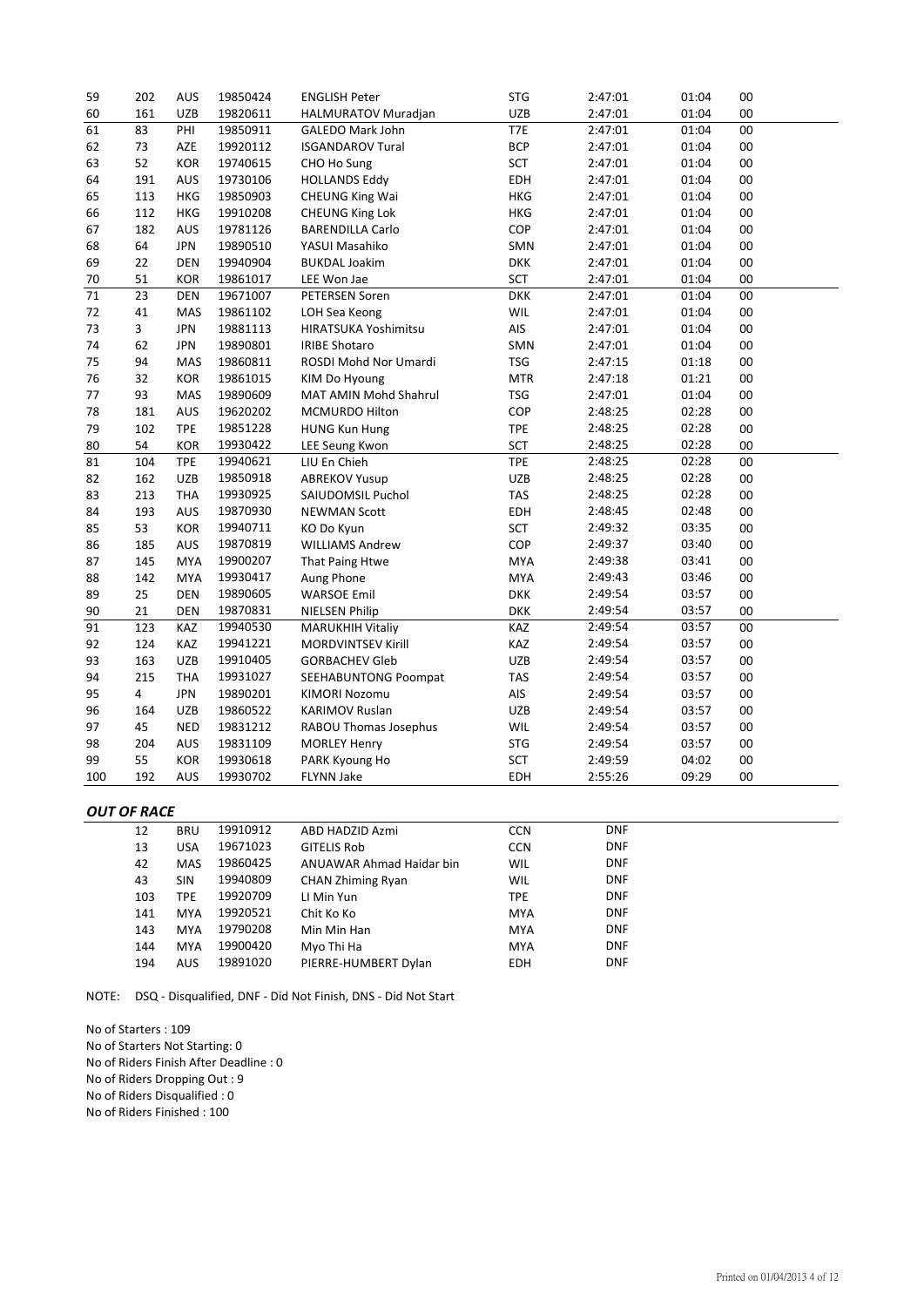## *STAGE TEAM CLASSIFICATION*

| PLACE                   | TEAM                                                    | <b>MEMBERS</b> | <b>TIME</b> | GAP   |  |
|-------------------------|---------------------------------------------------------|----------------|-------------|-------|--|
| $\mathbf{1}$            | <b>MALAYSIA NATIONAL TEAM</b>                           | 132,134,131    | 8:17:51     |       |  |
| 2                       | SYNERGY BAKU CYCLING PROJECT                            | 71,74,75       | 8:18:55     | 01:04 |  |
| 3                       | <b>TEAM THAILAND</b>                                    | 155,153,152    | 8:18:55     | 01:04 |  |
| 4                       | AISAN RACING TEAM                                       | 2,1,3          | 8:18:55     | 01:04 |  |
| $\overline{\mathbf{5}}$ | <b>TERENGGANU CYCLING TEAM</b>                          | 92,95,91       | 8:19:59     | 02:08 |  |
| 6                       | SATALYST GIANT RACING TEAM                              | 201,205,203    | 8:19:59     | 02:08 |  |
| 7                       | <b>CCN CYCLING TEAM</b>                                 | 14, 15, 11     | 8:19:59     | 02:08 |  |
| 8                       | SHIMANO RACING TEAM                                     | 61,65,63       | 8:19:59     | 02:08 |  |
| 9                       | <b>TEAM HONG KONG CHINA</b>                             | 111,114,115    | 8:19:59     | 02:08 |  |
| 10                      | CITY OF PERTH CYCLING TEAM                              | 184, 183, 182  | 8:19:59     | 02:08 |  |
| 11                      | <b>VIETNAM NATIONAL TEAM</b>                            | 175,174,171    | 8:21:03     | 03:12 |  |
| 12                      | <b>MATRIX POWERTAG</b>                                  | 34, 31, 33     | 8:21:03     | 03:12 |  |
| 13                      | <b>T-ALL STAR</b>                                       | 214,211,212    | 8:21:03     | 03:12 |  |
| 14                      | TEAM 7 ELEVEN PRESENTED BY ROAD BIKE PHILIPPIN 84,82,81 |                | 8:21:03     | 03:12 |  |
| 15                      | <b>TEAM KAZAKHSTAN</b>                                  | 122,125,121    | 8:21:03     | 03:12 |  |
| 16                      | DESIGNA KOKKEN - KNUDSGAARD                             | 24,22,23       | 8:21:03     | 03:12 |  |
| 17                      | CHINESE TAIPEI NATIONAL TEAM                            | 105,101,102    | 8:21:23     | 03:32 |  |
| 18                      | UZEBEKISTAN NATIONAL TEAM                               | 165,161,162    | 8:22:27     | 04:36 |  |
| 19                      | SEOUL CYCLING TEAM                                      | 52,51,54       | 8:22:27     | 04:36 |  |
| 20                      | EDDY HOLLANDS BICYCLE SERVICES                          | 195,191,193    | 8:22:47     | 04:56 |  |
| 21                      | <b>WILIER SINGAPORE TEAM</b>                            | 44,41,45       | 8:23:56     | 06:05 |  |

### *STAGE BEST ASEAN RIDER*

| PLACE          | NO. | <b>NAME</b>         | TIME          | GAP   | PLACE NO |     | NAME                    | <b>TIME</b>   | <b>GAP</b> |
|----------------|-----|---------------------|---------------|-------|----------|-----|-------------------------|---------------|------------|
|                |     |                     |               |       |          |     |                         |               |            |
| 1              | 132 | ALIAS A - MAS       | 2:45:57       |       | 11       | 173 | NGUYEN H - VIE          | 2:47:01 01:04 |            |
| $\overline{2}$ | 155 | YORDSUWAN S - THA   | 2:45:57       | 00:00 | 12       | 151 | <b>BOONRATANATHANAK</b> | 2:47:01 01:04 |            |
| 3              | 134 | RUSLI A - MAS       | 2:45:57       | 00:00 | 13       | 135 | ZAINAL M - MAS          | 2:47:01 01:04 |            |
| 4              | 153 | LIPHONGYU N - THA   | 2:45:57       | 00:00 | 14       | 172 | HO V - VIE              | 2:47:01 01:04 |            |
| 5              | 131 | AHMAD LUTFI M - MA! | 2:45:57       | 00:00 | 15       | 133 | MISBAH M - MAS          | 2:47:01 01:04 |            |
| 6              | 175 | TRINH D - VIE       | 2:47:01 01:04 |       | 16       | 145 | That Paing Htwe - MY/   | 2:49:38 03:41 |            |
| $\overline{7}$ | 174 | <b>TANG T - VIE</b> | 2:47:01 01:04 |       | 17       | 142 | Aung Phone - MYA        | 2:49:43 03:46 |            |
| 8              | 171 | <b>BUI M - VIE</b>  | 2:47:01 01:04 |       |          |     |                         |               |            |
| 9              | 152 | CHANGPAD K - THA    | 2:47:01 01:04 |       |          |     |                         |               |            |
| 10             | 154 | SAI-UDOMSIL P - THA | 2:47:01 01:04 |       |          |     |                         |               |            |

### *STAGE ASEAN TEAM CLASSIFICATION*

| <b>PLACE</b> | TEAM                   | MEMBERS     | <b>TIME</b> | GAP   |
|--------------|------------------------|-------------|-------------|-------|
|              | MALAYSIA NATIONAL TEAM | 132,134,131 | 8:17:51     |       |
|              | TEAM THAILAND          | 155,153,152 | 8:18:55     | 01:04 |
|              | VIETNAM NATIONAL TEAM  | 175,174,171 | 8:21:03     | 03:12 |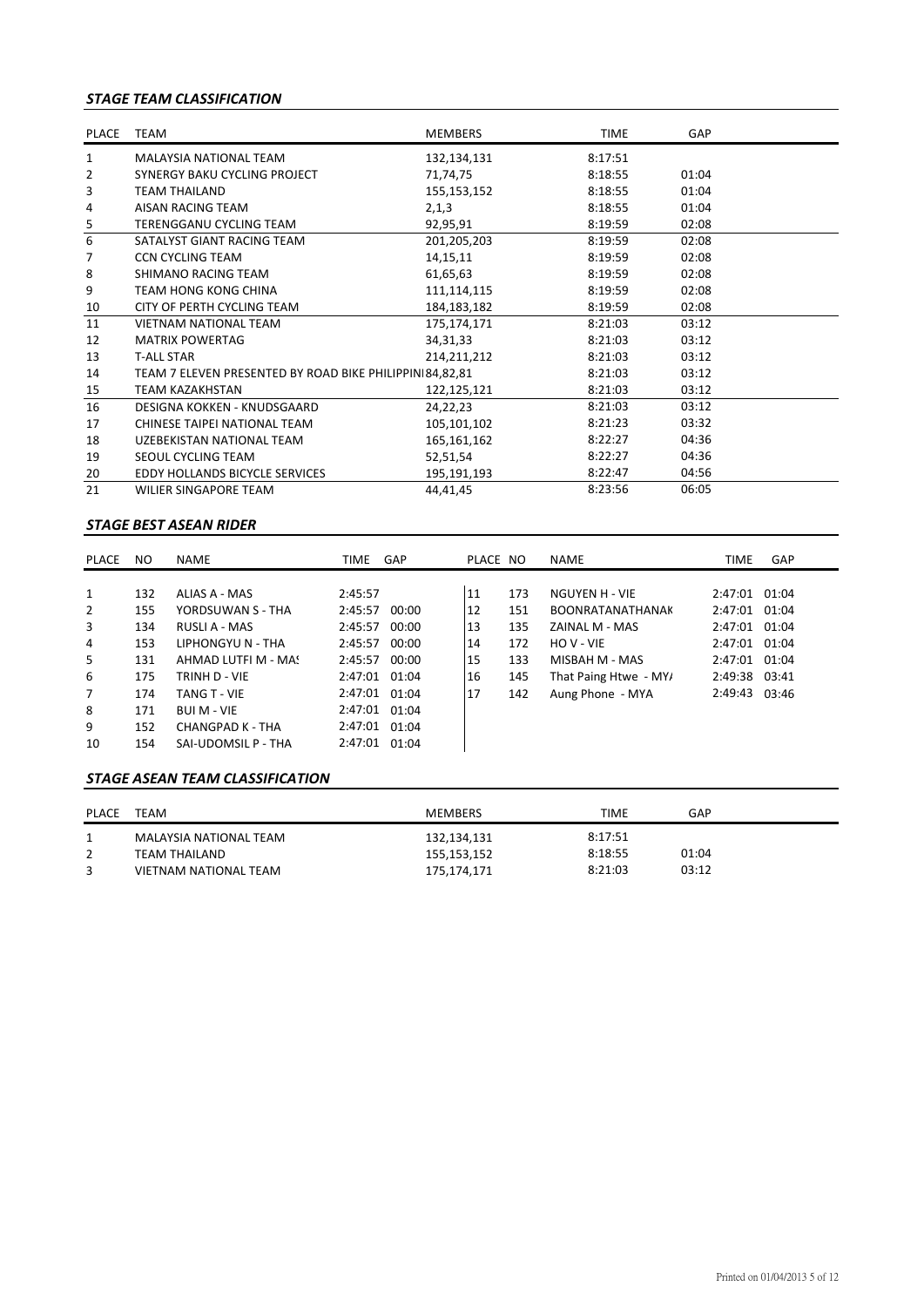AFTER STAGE 1 Monday, April 1, 2013 Total Distance Covered : 119.2 km Average Speed of Leader : 43.14 km/hr

## *INDIVIDUAL GENERAL CLASSIFICATION by TIME (YELLOW JERSEY)*

| <b>PLACE</b>     | NO             | UCI CODE<br>SURNAME, NAME |          |                              | <b>TEAM</b> | <b>TIME</b> | GAP   |
|------------------|----------------|---------------------------|----------|------------------------------|-------------|-------------|-------|
| $1\,$            | 71             | AUS                       | 19780425 | <b>ROGERS Rico</b>           | <b>BCP</b>  | 2:45:47     |       |
| $\overline{2}$   | 201            | AUS                       | 19891109 | VAN DER PLOEG Paul           | <b>STG</b>  | 2:45:51     | 00:04 |
| 3                | 92             | MAS                       | 19860719 | AZIZ Mohd Saiful Anuar       | <b>TSG</b>  | 2:45:53     | 00:06 |
| 4                | 132            | MAS                       | 19901226 | ALIAS Ahmad Fakhrullah       | MAS         | 2:45:57     | 00:10 |
| 5                | 155            | THA                       | 19940318 | YORDSUWAN Setthawut          | THA         | 2:45:57     | 00:10 |
| 6                | 61             | <b>JPN</b>                | 19850621 | <b>HATANAKA Yusuke</b>       | SMN         | 2:45:57     | 00:10 |
| $\boldsymbol{7}$ | 14             | AUS                       | 19880925 | <b>JONES Caleb</b>           | CCN         | 2:45:57     | 00:10 |
| 8                | 111            | <b>HKG</b>                | 19910505 | CHOI Ki Ho                   | <b>HKG</b>  | 2:45:57     | 00:10 |
| 9                | 134            | <b>MAS</b>                | 19870205 | <b>RUSLI Amir Mustafa</b>    | <b>MAS</b>  | 2:45:57     | 00:10 |
| 10               | 184            | <b>AUS</b>                | 19851031 | <b>WALKER William</b>        | COP         | 2:45:57     | 00:10 |
| 11               | $\overline{2}$ | <b>JPN</b>                | 19871122 | FUKUDA Shimpei               | AIS         | 2:45:57     | 00:10 |
| 12               | $\mathbf{1}$   | <b>JPN</b>                | 19841227 | NAKAJIMA Yasuharu            | AIS         | 2:45:57     | 00:10 |
| 13               | 153            | <b>THA</b>                | 19911018 | LIPHONGYU Nawuti             | <b>THA</b>  | 2:45:57     | 00:10 |
| 14               | 105            | <b>TPE</b>                | 19920313 | <b>TSENG Yi Hao</b>          | <b>TPE</b>  | 2:45:57     | 00:10 |
| 15               | 131            | MAS                       | 19860409 | AHMAD LUTFI Muhammad Fauzan  | <b>MAS</b>  | 2:45:57     | 00:10 |
| 16               | 74             | IRL                       | 19880720 | <b>McCONVEY Conner</b>       | <b>BCP</b>  | 2:45:57     | 00:10 |
| 17               | 95             | MAS                       | 19880915 | <b>SALLEH Mohd Harrif</b>    | <b>TSG</b>  | 2:46:58     | 01:11 |
| 18               | 91             | <b>MAS</b>                | 19831210 | <b>SALLEH Mohd Zamri</b>     | <b>TSG</b>  | 2:46:59     | 01:12 |
| 19               | 214            | THA                       | 19930613 | SANIKWATHI Thanawut          | <b>TAS</b>  | 2:47:00     | 01:13 |
| 20               | 84             | PHI                       | 19820726 | <b>HUALDA Ronnel</b>         | T7E         | 2:47:01     | 01:14 |
| 21               | 205            | AUS                       | 19881210 | <b>SMYTH Alexander</b>       | <b>STG</b>  | 2:47:01     | 01:14 |
| 22               | 183            | AUS                       | 19880119 | REPACHOLI Douglas            | COP         | 2:47:01     | 01:14 |
| 23               | 65             | <b>JPN</b>                | 19890519 | YOSHIDA Hayato               | SMN         | 2:47:01     | 01:14 |
| 24               | 195            | INA                       | 19830626 | PRIYA PRASETYA Heksa         | EDH         | 2:47:01     | 01:14 |
| 25               | 15             | <b>KOR</b>                | 19880928 | LEE Ki Suk                   | <b>CCN</b>  | 2:47:01     | 01:14 |
| 26               | 34             | <b>JPN</b>                | 19890606 | <b>KUBOKI Kazushige</b>      | <b>MTR</b>  | 2:47:01     | 01:14 |
| 27               | 175            | <b>VIE</b>                | 19921204 | <b>TRINH Duc Tam</b>         | VIE         | 2:47:01     | 01:14 |
| 28               | 174            | <b>VIE</b>                | 19891022 | <b>TANG Tri Hung</b>         | <b>VIE</b>  | 2:47:01     | 01:14 |
| 29               | 31             | POL                       | 19810401 | <b>WIESIAK Mariusz</b>       | <b>MTR</b>  | 2:47:01     | 01:14 |
| 30               | 171            | <b>VIE</b>                | 19890924 | <b>BUI Minh Thuy</b>         | <b>VIE</b>  | 2:47:01     | 01:14 |
| 31               | 152            | <b>THA</b>                | 19910405 | <b>CHANGPAD Kritsada</b>     | <b>THA</b>  | 2:47:01     | 01:14 |
| 32               | 75             | <b>UKR</b>                | 19840108 | SURUTKOVYCH Oleksandr        | <b>BCP</b>  | 2:47:01     | 01:14 |
| 33               | 203            | AUS                       | 19780617 | <b>HALL Bradeley</b>         | <b>STG</b>  | 2:47:01     | 01:14 |
| 34               | 154            | <b>THA</b>                | 19880323 | SAI-UDOMSIL Phuchong         | <b>THA</b>  | 2:47:01     | 01:14 |
| 35               | 82             | PHI                       | 19920702 | AQUINO Jerry JR              | T7E         | 2:47:01     | 01:14 |
| 36               | 11             | <b>NED</b>                | 19660610 | NEDERLOF Leendertarie        | <b>CCN</b>  | 2:47:01     | 01:14 |
| 37               | 33             | <b>JPN</b>                | 19910629 | <b>KOMAKI Yuya</b>           | <b>MTR</b>  | 2:47:01     | 01:14 |
| 38               | 24             | DEN                       | 19900131 | RASMUSSSEN Nicki             | <b>DKK</b>  | 2:47:01     | 01:14 |
| 39               | 122            | KAZ                       | 19940923 | <b>KAZANTSEV Timur</b>       | KAZ         | 2:47:01     | 01:14 |
| 40               | 114            | HKG                       | 19880226 | <b>KWOK Ho Ting Marco</b>    | HKG         | 2:47:01     | 01:14 |
| 41               | 211            | THA                       | 19860125 | <b>THANCHAI Tanasak</b>      | TAS         | 2:47:01     | 01:14 |
| 42               | 212            | <b>THA</b>                | 19910311 | RUANPAE Jakapan              | TAS         | 2:47:01     | 01:14 |
| 43               | 165            | <b>UZB</b>                | 19840518 | <b>VOLIK Konstantin</b>      | UZB         | 2:47:01     | 01:14 |
| 44               | 173            | VIE                       | 19930919 | <b>NGUYEN Hoang Sang</b>     | VIE         | 2:47:01     | 01:14 |
| 45               | 115            | <b>HKG</b>                | 19940120 | LEUNG Chun Wing              | <b>HKG</b>  | 2:47:01     | 01:14 |
| 46               | 151            | <b>THA</b>                | 19890318 | BOONRATANATHANAKORN Thurakit | THA         | 2:47:01     | 01:14 |
| 47               | 101            | <b>TPE</b>                | 19850622 | <b>WU Po Hung</b>            | <b>TPE</b>  | 2:47:01     | 01:14 |
| 48               | 72             | AZE                       | 19870212 | <b>ASADOV Elchin</b>         | <b>BCP</b>  | 2:47:01     | 01:14 |
| 49               | 63             | <b>JPN</b>                | 19890722 | NONAKA Ryoma                 | SMN         | 2:47:01     | 01:14 |
| 50               | 125            | KAZ                       | 19940820 | <b>SHAGAYEV Diyas</b>        | KAZ         | 2:47:01     | 01:14 |
| 51               | 135            | MAS                       | 19860620 | ZAINAL Mohd Nor Rizuan       | MAS         | 2:47:01     | 01:14 |
| 52               | 44             | <b>SIN</b>                | 19901214 | <b>GOH Choon Huat</b>        | WIL         | 2:47:01     | 01:14 |
| 53               | 172            | <b>VIE</b>                | 19880712 | HO Van Phuc                  | VIE         | 2:47:01     | 01:14 |
| 54               | 35             | <b>JPN</b>                | 19910812 | YASUHARA Daiki               | <b>MTR</b>  | 2:47:01     | 01:14 |
| 55               | 133            | MAS                       | 19870726 | MISBAH Muhamad Rauf Nur      | MAS         | 2:47:01     | 01:14 |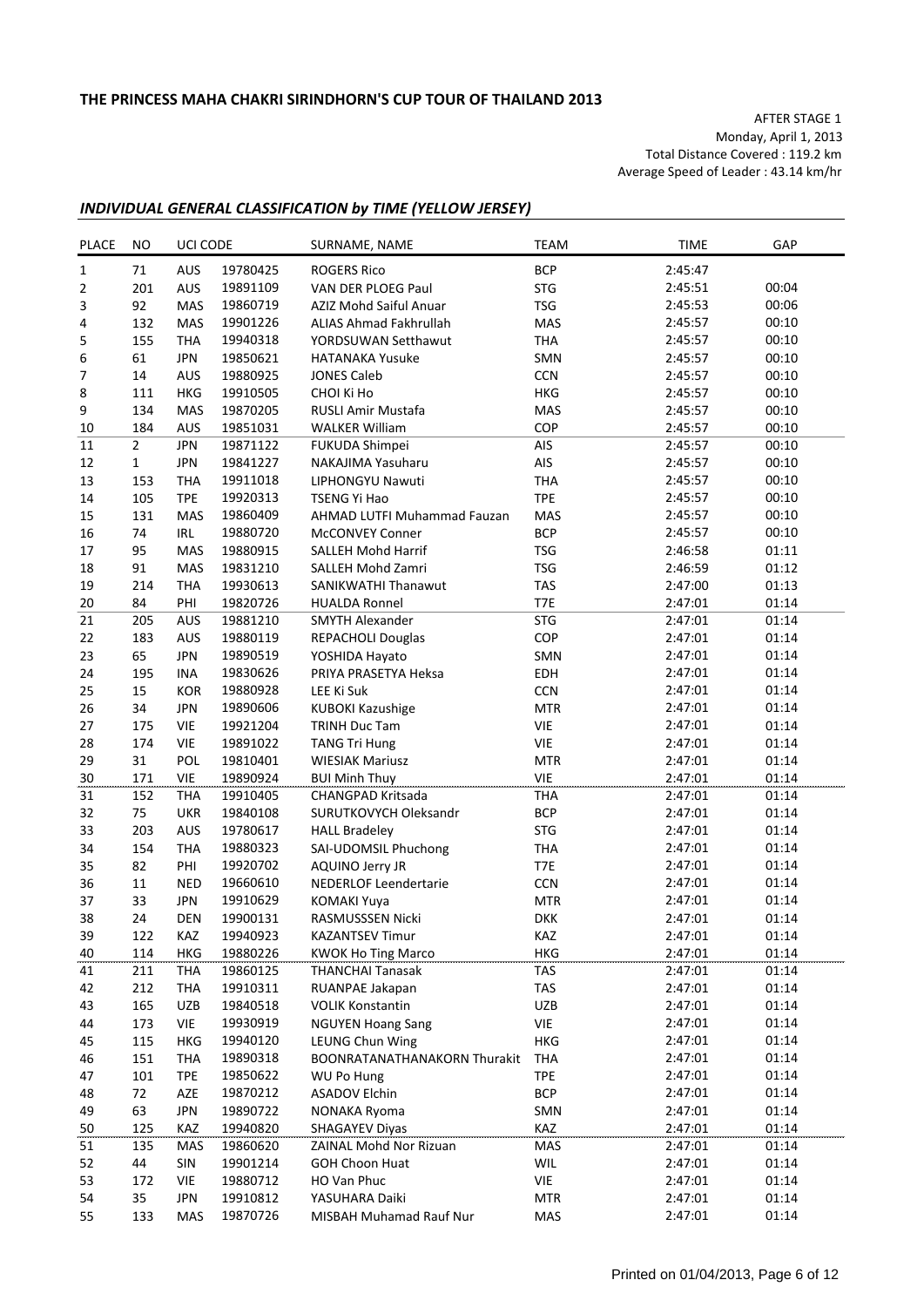| 56  | 81  | PHI        | 19811222 | RAVINA Jonipher B            | T7E        | 2:47:01 | 01:14 |
|-----|-----|------------|----------|------------------------------|------------|---------|-------|
| 57  | 85  | PHI        | 19860313 | SICAM Harvey                 | T7E        | 2:47:01 | 01:14 |
| 58  | 121 | KAZ        | 19940127 | <b>ASTAFYEV Stepan</b>       | KAZ        | 2:47:01 | 01:14 |
| 59  | 202 | <b>AUS</b> | 19850424 | <b>ENGLISH Peter</b>         | <b>STG</b> | 2:47:01 | 01:14 |
| 60  | 161 | <b>UZB</b> | 19820611 | HALMURATOV Muradjan          | <b>UZB</b> | 2:47:01 | 01:14 |
| 61  | 83  | PHI        | 19850911 | <b>GALEDO Mark John</b>      | T7E        | 2:47:01 | 01:14 |
| 62  | 73  | AZE        | 19920112 | <b>ISGANDAROV Tural</b>      | <b>BCP</b> | 2:47:01 | 01:14 |
| 63  | 52  | <b>KOR</b> | 19740615 | CHO Ho Sung                  | <b>SCT</b> | 2:47:01 | 01:14 |
| 64  | 191 | AUS        | 19730106 | <b>HOLLANDS Eddy</b>         | EDH        | 2:47:01 | 01:14 |
| 65  | 113 | HKG        | 19850903 | CHEUNG King Wai              | <b>HKG</b> | 2:47:01 | 01:14 |
| 66  | 112 | HKG        | 19910208 | <b>CHEUNG King Lok</b>       | HKG        | 2:47:01 | 01:14 |
| 67  | 182 | AUS        | 19781126 | <b>BARENDILLA Carlo</b>      | COP        | 2:47:01 | 01:14 |
| 68  | 64  | <b>JPN</b> | 19890510 | YASUI Masahiko               | SMN        | 2:47:01 | 01:14 |
| 69  | 22  | <b>DEN</b> | 19940904 | <b>BUKDAL Joakim</b>         | <b>DKK</b> | 2:47:01 | 01:14 |
| 70  | 51  | KOR        | 19861017 | LEE Won Jae                  | SCT        | 2:47:01 | 01:14 |
| 71  | 23  | <b>DEN</b> | 19671007 | PETERSEN Soren               | <b>DKK</b> | 2:47:01 | 01:14 |
| 72  | 41  | <b>MAS</b> | 19861102 | LOH Sea Keong                | WIL        | 2:47:01 | 01:14 |
| 73  | 3   | <b>JPN</b> | 19881113 | <b>HIRATSUKA Yoshimitsu</b>  | AIS        | 2:47:01 | 01:14 |
| 74  | 62  | <b>JPN</b> | 19890801 | <b>IRIBE Shotaro</b>         | SMN        | 2:47:01 | 01:14 |
| 75  | 93  | MAS        | 19890609 | MAT AMIN Mohd Shahrul        | <b>TSG</b> | 2:47:01 | 01:14 |
| 76  | 94  | MAS        | 19860811 | ROSDI Mohd Nor Umardi        | <b>TSG</b> | 2:47:15 | 01:28 |
| 77  | 32  | KOR        | 19861015 | KIM Do Hyoung                | <b>MTR</b> | 2:47:18 | 01:31 |
| 78  | 181 | AUS        | 19620202 | MCMURDO Hilton               | COP        | 2:48:25 | 02:38 |
| 79  | 102 | <b>TPE</b> | 19851228 | <b>HUNG Kun Hung</b>         | <b>TPE</b> | 2:48:25 | 02:38 |
| 80  | 54  | <b>KOR</b> | 19930422 | LEE Seung Kwon               | SCT        | 2:48:25 | 02:38 |
| 81  | 104 | <b>TPE</b> | 19940621 | LIU En Chieh                 | <b>TPE</b> | 2:48:25 | 02:38 |
| 82  | 162 | <b>UZB</b> | 19850918 | <b>ABREKOV Yusup</b>         | <b>UZB</b> | 2:48:25 | 02:38 |
| 83  | 213 | <b>THA</b> | 19930925 | SAIUDOMSIL Puchol            | <b>TAS</b> | 2:48:25 | 02:38 |
| 84  | 193 | AUS        | 19870930 | <b>NEWMAN Scott</b>          | EDH        | 2:48:45 | 02:58 |
| 85  | 53  | <b>KOR</b> | 19940711 | KO Do Kyun                   | SCT        | 2:49:32 | 03:45 |
| 86  | 185 | AUS        | 19870819 | <b>WILLIAMS Andrew</b>       | COP        | 2:49:37 | 03:50 |
| 87  | 145 | <b>MYA</b> | 19900207 | That Paing Htwe              | <b>MYA</b> | 2:49:38 | 03:51 |
| 88  | 142 | <b>MYA</b> | 19930417 | Aung Phone                   | <b>MYA</b> | 2:49:43 | 03:56 |
| 89  | 25  | DEN        | 19890605 | <b>WARSOE Emil</b>           | <b>DKK</b> | 2:49:54 | 04:07 |
| 90  | 21  | <b>DEN</b> | 19870831 | <b>NIELSEN Philip</b>        | <b>DKK</b> | 2:49:54 | 04:07 |
| 91  | 123 | KAZ        | 19940530 | <b>MARUKHIH Vitaliy</b>      | KAZ        | 2:49:54 | 04:07 |
| 92  | 124 | KAZ        | 19941221 | <b>MORDVINTSEV Kirill</b>    | KAZ        | 2:49:54 | 04:07 |
| 93  | 163 | <b>UZB</b> | 19910405 | <b>GORBACHEV Gleb</b>        | <b>UZB</b> | 2:49:54 | 04:07 |
| 94  | 215 | <b>THA</b> | 19931027 | SEEHABUNTONG Poompat         | <b>TAS</b> | 2:49:54 | 04:07 |
| 95  | 4   | <b>JPN</b> | 19890201 | <b>KIMORI Nozomu</b>         | AIS        | 2:49:54 | 04:07 |
| 96  | 164 | <b>UZB</b> | 19860522 | <b>KARIMOV Ruslan</b>        | <b>UZB</b> | 2:49:54 | 04:07 |
| 97  | 45  | <b>NED</b> | 19831212 | <b>RABOU Thomas Josephus</b> | WIL        | 2:49:54 | 04:07 |
| 98  | 204 | <b>AUS</b> | 19831109 | <b>MORLEY Henry</b>          | <b>STG</b> | 2:49:54 | 04:07 |
| 99  | 55  | KOR        | 19930618 | PARK Kyoung Ho               | <b>SCT</b> | 2:49:59 | 04:12 |
| 100 | 192 | <b>AUS</b> | 19930702 | <b>FLYNN Jake</b>            | <b>EDH</b> | 2:55:26 | 09:39 |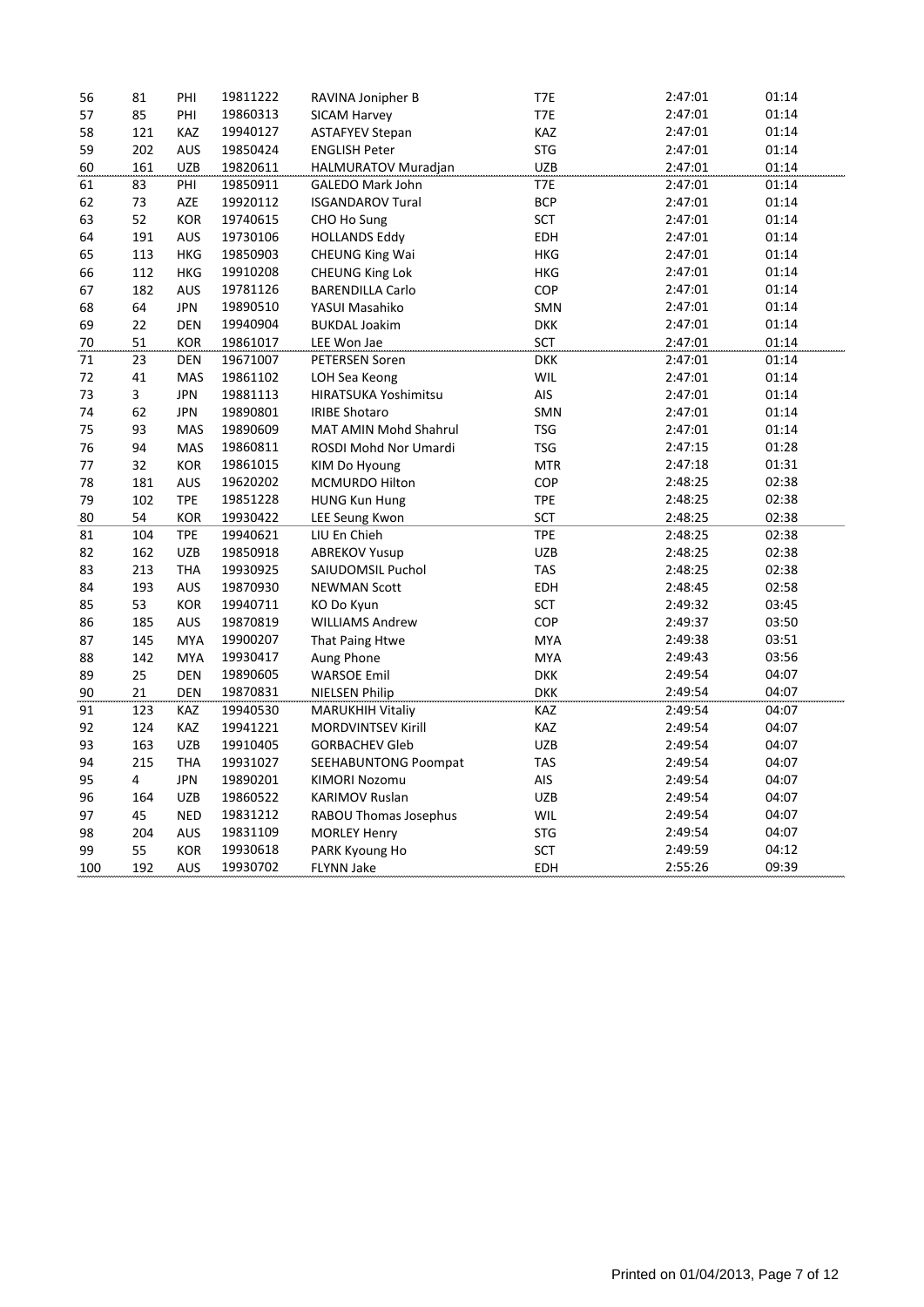## *TEAM GENERAL CLASSIFICATION by TIME*

| <b>PLACE</b> | <b>TEAM NAME</b>                                 | CODE       | <b>TIME</b> | GAP     |  |
|--------------|--------------------------------------------------|------------|-------------|---------|--|
| 1            | MAI AYSIA NATIONAI TFAM                          | <b>MAS</b> | 8:17:51     |         |  |
| 2            | SYNERGY BAKU CYCLING PROJECT                     | <b>BCP</b> | 8:18:55     | 01:04   |  |
| 3            | <b>TEAM THAILAND</b>                             | <b>THA</b> | 8:18:55     | 01:04   |  |
| 4            | AISAN RACING TFAM                                | <b>AIS</b> | 8:18:55     | 01:04   |  |
| 5            | TERENGGANU CYCLING TEAM                          | <b>TSG</b> | 8:19:59     | 02:08   |  |
| 6            | SATALYST GIANT RACING TEAM                       | <b>STG</b> | 8:19:59     | 02:08   |  |
| 7            | <b>CCN CYCLING TEAM</b>                          | <b>CCN</b> | 8:19:59     | 02:08   |  |
| 8            | SHIMANO RACING TEAM                              | <b>SMN</b> | 8:19:59     | 02:08   |  |
| 9            | TEAM HONG KONG CHINA                             | <b>HKG</b> | 8:19:59     | 02:08   |  |
| 10           | CITY OF PERTH CYCLING TEAM                       | <b>COP</b> | 8:19:59     | 02:08   |  |
| 11           | <b>VIFTNAM NATIONAL TFAM</b>                     | <b>VIE</b> | 8:21:03     | 03:12   |  |
| 12           | <b>MATRIX POWERTAG</b>                           | <b>MTR</b> | 8:21:03     | 03:12   |  |
| 13           | <b>T-ALL STAR</b>                                | <b>TAS</b> | 8:21:03     | 03:12   |  |
| 14           | TEAM 7 FLEVEN PRESENTED BY ROAD BIKE PHILIPPINES | T7E        | 8:21:03     | 03:12   |  |
| 15           | <b>TEAM KAZAKHSTAN</b>                           | <b>KAZ</b> | 8:21:03     | 03:12   |  |
| 16           | DESIGNA KOKKEN - KNUDSGAARD                      | <b>DKK</b> | 8:21:03     | 03:12   |  |
| 17           | CHINESE TAIPEI NATIONAL TEAM                     | <b>TPE</b> | 8:21:23     | 03:32   |  |
| 18           | UZEBEKISTAN NATIONAL TEAM                        | <b>UZB</b> | 8:22:27     | 0:04:36 |  |
| 19           | SEOUL CYCLING TEAM                               | <b>SCT</b> | 8:22:27     | 0:04:36 |  |
| 20           | <b>EDDY HOLLANDS BICYCLE SERVICES</b>            | <b>EDH</b> | 8:22:47     | 0:04:56 |  |
| 21           | <b>WILIER SINGAPORE TEAM</b>                     | WIL        | 8:23:56     | 0:06:05 |  |

## *OVERALL BEST ASEAN RIDERS (BLUE JERSEY)*

| PLACE          | NO. | SURNAME, NAME - TEAM | <b>TIME</b>   | <b>GAP</b> | PLACE NO |     | SURNAME, NAME - TEAM    | <b>TIME</b>   | GAP   |
|----------------|-----|----------------------|---------------|------------|----------|-----|-------------------------|---------------|-------|
| 1              | 132 | ALIAS A - MAS        | 2:45:57       |            | 11       | 173 | NGUYEN H - VIE          | 2:47:01 01:04 |       |
| 2              | 155 | YORDSUWAN S - THA    | 2:45:57       | 00:00      | 12       | 151 | <b>BOONRATANATHANAK</b> | 2:47:01 01:04 |       |
| 3              | 134 | RUSLI A - MAS        | 2:45:57       | 00:00      | 13       | 135 | ZAINAL M - MAS          | 2:47:01 01:04 |       |
| 4              | 153 | LIPHONGYU N - THA    | 2:45:57       | 00:00      | 14       | 172 | HO V - VIE              | 2:47:01 01:04 |       |
| 5              | 131 | AHMAD LUTFI M - MAS  | 2:45:57       | 00:00      | 15       | 133 | MISBAH M - MAS          | 2:47:01       | 01:04 |
| 6              | 175 | TRINH D - VIE        | 2:47:01 01:04 |            | 16       | 145 | That Paing Htwe - MY/   | 2:49:38 03:41 |       |
| $\overline{7}$ | 174 | TANG T - VIE         | 2:47:01 01:04 |            | 17       | 142 | Aung Phone - MYA        | 2:49:43       | 03:46 |
| 8              | 171 | <b>BUI M - VIE</b>   | 2:47:01       | 01:04      |          |     |                         |               |       |
| 9              | 152 | CHANGPAD K - THA     | 2:47:01       | 01:04      |          |     |                         |               |       |
| 10             | 154 | SAI-UDOMSIL P - THA  | 2:47:01       | 01:04      |          |     |                         |               |       |

## *TEAM GENERAL CLASSIFICATION by TIME for ASEAN TEAM*

| <b>PLACE</b> | TEAM NAME              | CODE       | TIME    | GAP   |
|--------------|------------------------|------------|---------|-------|
|              | MALAYSIA NATIONAL TEAM | <b>MAS</b> | 8:17:51 |       |
|              | <b>TEAM THAILAND</b>   | ТНА        | 8:18:55 | 01:04 |
|              | VIETNAM NATIONAL TEAM  | VIE        | 8:21:03 | 03:12 |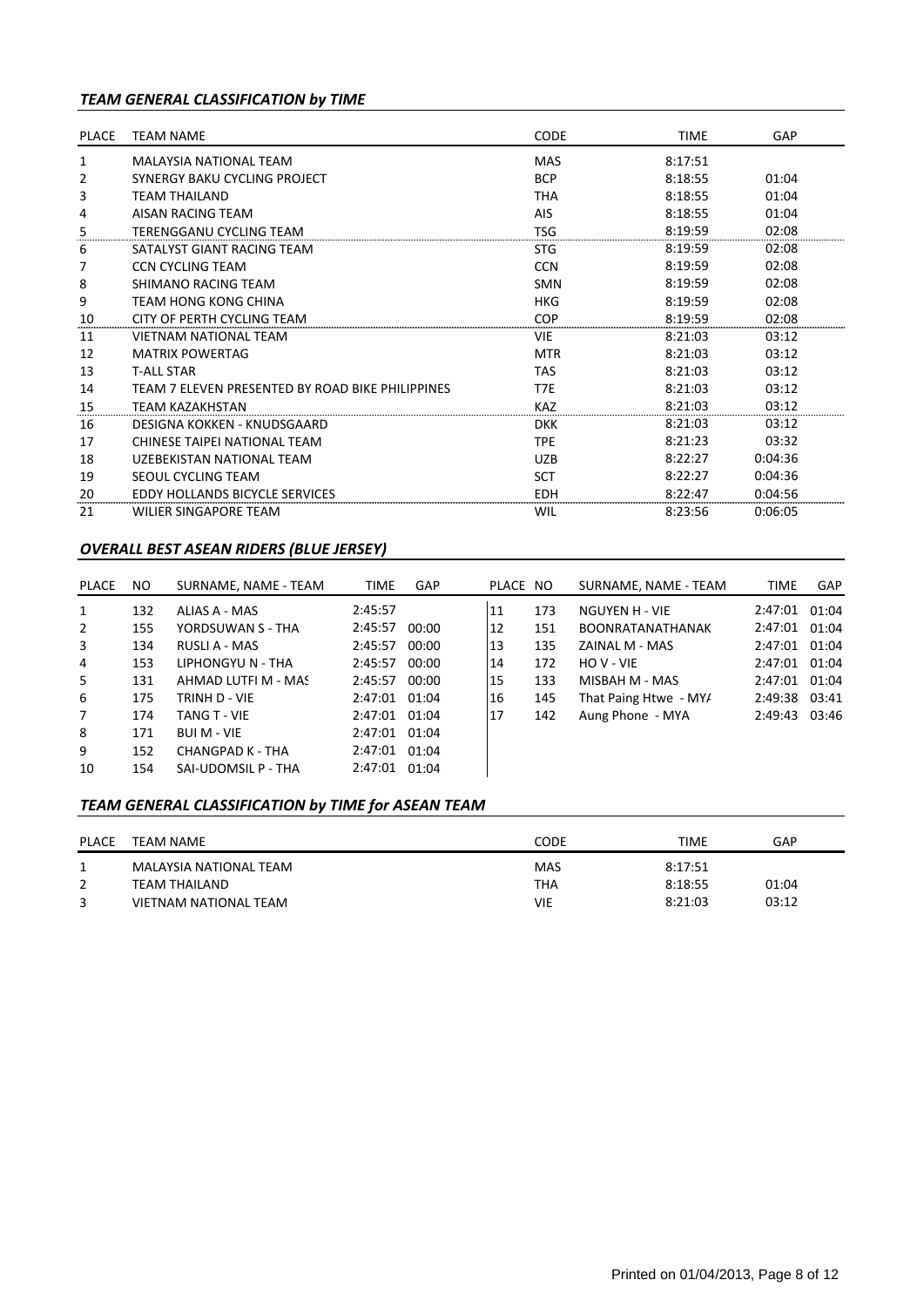# *ORDER of TEAM CAR for STAGE 2*

| Order | Team                                             |
|-------|--------------------------------------------------|
|       |                                                  |
| 1     | SYNERGY BAKU CYCLING PROJECT                     |
| 2     | SATALYST GIANT RACING TEAM                       |
| 3     | TERENGGANU CYCLING TEAM                          |
| 4     | <b>MALAYSIA NATIONAL TEAM</b>                    |
| 5     | <b>TEAM THAILAND</b>                             |
| 6     | SHIMANO RACING TEAM                              |
| 7     | <b>CCN CYCLING TEAM</b>                          |
| 8     | <b>TEAM HONG KONG CHINA</b>                      |
| 9     | CITY OF PERTH CYCLING TEAM                       |
| 10    | AISAN RACING TEAM                                |
| 11    | CHINESE TAIPEI NATIONAL TEAM                     |
| 12    | <b>T-ALL STAR</b>                                |
| 13    | TEAM 7 ELEVEN PRESENTED BY ROAD BIKE PHILIPPINES |
| 14    | <b>EDDY HOLLANDS BICYCLE SERVICES</b>            |
| 15    | <b>MATRIX POWERTAG</b>                           |
| 16    | <b>VIETNAM NATIONAL TEAM</b>                     |
| 17    | DESIGNA KOKKEN - KNUDSGAARD                      |
| 18    | <b>TEAM KAZAKHSTAN</b>                           |
| 19    | UZEBEKISTAN NATIONAL TEAM                        |
| 20    | WILIER SINGAPORE TEAM                            |
| 21    | SEOUL CYCLING TEAM                               |
| 22    | <b>TEAM MYANMAR</b>                              |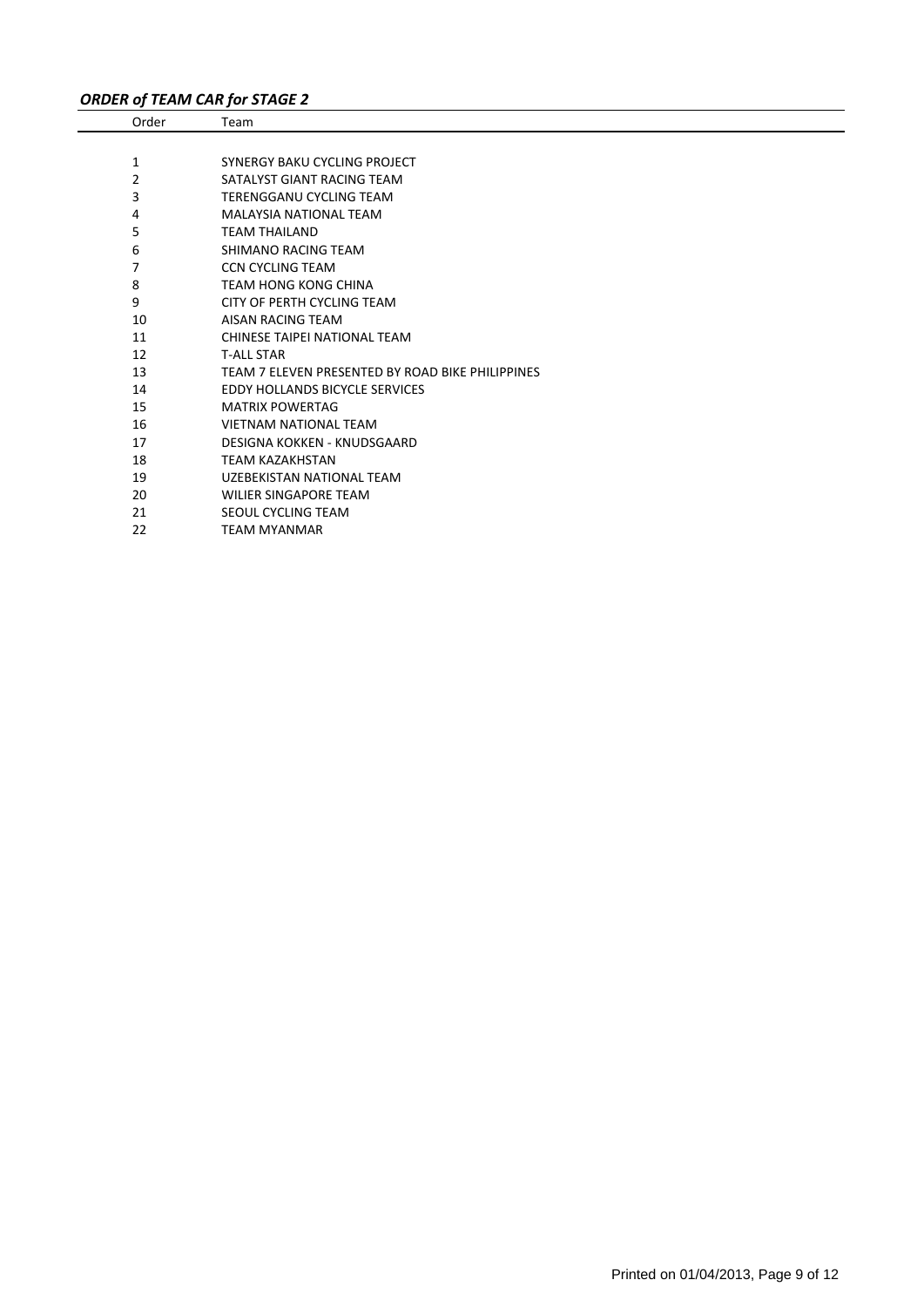STAGE 1 ‐ Suphanburi Circuit Monday, April 1, 2013

#### *POINTS CLASSIFICATION (GREEN JERSEY)*

| <b>STAGE</b> |                |                            |             |                |    | <b>OVERALL</b> |     |                   |             |                         |
|--------------|----------------|----------------------------|-------------|----------------|----|----------------|-----|-------------------|-------------|-------------------------|
| PLACE NO     |                | SURNAME, NAME              | <b>TEAM</b> | POINTS BONUSES |    | PLACE NO       |     | SURNAME, NAME     | <b>TEAM</b> | POINTS                  |
|              |                | <b>INTERMEDIATE SPRINT</b> |             |                |    | 1              | 71  | <b>ROGERS R</b>   | <b>BCP</b>  | 16                      |
| at 35km      |                |                            |             |                |    | 2              | 201 | VAN DER PLOEG P   | <b>STG</b>  | 14                      |
| 1            | 95             | <b>SALLEH M</b>            | <b>TSG</b>  | 3              | 03 | 3              | 92  | AZIZ M            | TSG         | 13                      |
| 2            | 91             | <b>SALLEH M</b>            | <b>TSG</b>  | $\overline{2}$ | 02 | 4              | 132 | <b>ALIAS A</b>    | <b>MAS</b>  | 12                      |
| 3            | 214            | SANIKWATHI T               | <b>TAS</b>  | $\mathbf{1}$   | 01 | 5              | 155 | YORDSUWAN S       | <b>THA</b>  | 11                      |
|              |                |                            |             |                |    | 6              | 61  | <b>HATANAKAY</b>  | <b>SMN</b>  | 10                      |
|              |                |                            |             |                |    | 7              | 14  | JONES C           | <b>CCN</b>  | 9                       |
|              | at FINISH Line |                            |             |                |    | 8              | 111 | <b>CHOIK</b>      | <b>HKG</b>  | 8                       |
| 1            | 71             | <b>ROGERS R</b>            | <b>BCP</b>  | 16             | 10 | 9              | 134 | <b>RUSLIA</b>     | <b>MAS</b>  | 7                       |
| 2            | 201            | VAN DER PLOEG P            | <b>STG</b>  | 14             | 06 | 10             | 184 | <b>WALKER W</b>   | COP         | 6                       |
| 3            | 92             | AZIZ M                     | <b>TSG</b>  | 13             | 04 | 11             | 2   | <b>FUKUDA S</b>   | <b>AIS</b>  | 5                       |
| 4            | 132            | <b>ALIAS A</b>             | <b>MAS</b>  | 12             |    | 12             | 1   | <b>NAKAJIMA Y</b> | <b>AIS</b>  | 4                       |
| 5            | 155            | YORDSUWAN S                | <b>THA</b>  | 11             |    | 13             | 95  | <b>SALLEH M</b>   | <b>TSG</b>  | 3                       |
| 6            | 61             | <b>HATANAKA Y</b>          | <b>SMN</b>  | 10             |    | 14             | 153 | <b>LIPHONGYUN</b> | <b>THA</b>  | 3                       |
| 7            | 14             | <b>JONES C</b>             | <b>CCN</b>  | 9              |    | 15             | 105 | <b>TSENGY</b>     | <b>TPE</b>  | $\overline{\mathbf{c}}$ |
| 8            | 111            | CHOI K                     | <b>HKG</b>  | 8              |    | 16             | 91  | <b>SALLEH M</b>   | <b>TSG</b>  | $\overline{\mathbf{c}}$ |
| 9            | 134            | <b>RUSLIA</b>              | <b>MAS</b>  | 7              |    | 17             | 131 | AHMAD LUTFI M     | <b>MAS</b>  | 1                       |
| 10           | 184            | <b>WALKER W</b>            | COP         | 6              |    | 18             | 214 | SANIKWATHI T      | <b>TAS</b>  | $\mathbf{1}$            |
| 11           | $\overline{2}$ | <b>FUKUDA S</b>            | AIS         | 5              |    |                |     |                   |             |                         |
| 12           | $\mathbf{1}$   | <b>NAKAJIMA Y</b>          | AIS         | 4              |    |                |     |                   |             |                         |
| 13           | 153            | <b>LIPHONGYUN</b>          | <b>THA</b>  | 3              |    |                |     |                   |             |                         |
| 14           | 105            | <b>TSENGY</b>              | <b>TPE</b>  | 2              |    |                |     |                   |             |                         |
| 15           | 131            | AHMAD LUTFI M              | <b>MAS</b>  | $\mathbf{1}$   |    |                |     |                   |             |                         |

|                    | ACE NO                  | SURNAME, NAME     | <b>TEAM</b> | POINTS BONUSES |     | PLACE NO     |              | SURNAME, NAME     | <b>TEAM</b> | <b>POINTS</b>  |
|--------------------|-------------------------|-------------------|-------------|----------------|-----|--------------|--------------|-------------------|-------------|----------------|
|                    | <b>ERMEDIATE SPRINT</b> |                   |             |                |     |              | 71           | <b>ROGERS R</b>   | <b>BCP</b>  | 16             |
| 35km               |                         |                   |             |                |     | 2            | 201          | VAN DER PLOEG P   | <b>STG</b>  | 14             |
| 1                  | 95                      | <b>SALLEH M</b>   | <b>TSG</b>  | 3              | 03  | 3            | 92           | AZIZ M            | <b>TSG</b>  | 13             |
| 2                  | 91                      | <b>SALLEH M</b>   | <b>TSG</b>  | 2              | 02  | 4            | 132          | <b>ALIAS A</b>    | <b>MAS</b>  | 12             |
| 3                  | 214                     | SANIKWATHI T      | <b>TAS</b>  | $\mathbf 1$    | 01  | 5            | 155          | YORDSUWAN S       | <b>THA</b>  | 11             |
|                    |                         |                   |             |                |     | 6            | 61           | <b>HATANAKA Y</b> | <b>SMN</b>  | 10             |
|                    |                         |                   |             |                |     | 7            | 14           | JONES C           | <b>CCN</b>  | 9              |
| <b>FINISH Line</b> |                         |                   |             | 8              | 111 | <b>CHOIK</b> | <b>HKG</b>   | 8                 |             |                |
| 1                  | 71                      | <b>ROGERS R</b>   | <b>BCP</b>  | 16             | 10  | 9            | 134          | <b>RUSLIA</b>     | <b>MAS</b>  | 7              |
| 2                  | 201                     | VAN DER PLOEG P   | <b>STG</b>  | 14             | 06  | 10           | 184          | <b>WALKER W</b>   | COP         | 6              |
| 3                  | 92                      | AZIZ M            | <b>TSG</b>  | 13             | 04  | 11           | 2            | <b>FUKUDA S</b>   | <b>AIS</b>  | 5              |
| 4                  | 132                     | <b>ALIAS A</b>    | <b>MAS</b>  | 12             |     | 12           | $\mathbf{1}$ | <b>NAKAJIMA Y</b> | <b>AIS</b>  | 4              |
| 5                  | 155                     | YORDSUWAN S       | <b>THA</b>  | 11             |     | 13           | 95           | <b>SALLEH M</b>   | <b>TSG</b>  | 3              |
| 6                  | 61                      | <b>HATANAKA Y</b> | <b>SMN</b>  | 10             |     | 14           | 153          | <b>LIPHONGYUN</b> | <b>THA</b>  | 3              |
| 7                  | 14                      | JONES C           | <b>CCN</b>  | 9              |     | 15           | 105          | <b>TSENGY</b>     | <b>TPE</b>  | 2              |
| 8                  | 111                     | <b>CHOIK</b>      | <b>HKG</b>  | 8              |     | 16           | 91           | <b>SALLEH M</b>   | <b>TSG</b>  | $\overline{2}$ |
| 9                  | 134                     | <b>RUSLIA</b>     | <b>MAS</b>  | 7              |     | 17           | 131          | AHMAD LUTFI M     | <b>MAS</b>  |                |
| LO.                | 184                     | <b>WALKER W</b>   | <b>COP</b>  | 6              |     | 18           | 214          | SANIKWATHI T      | <b>TAS</b>  |                |
|                    |                         |                   |             |                |     |              |              |                   |             |                |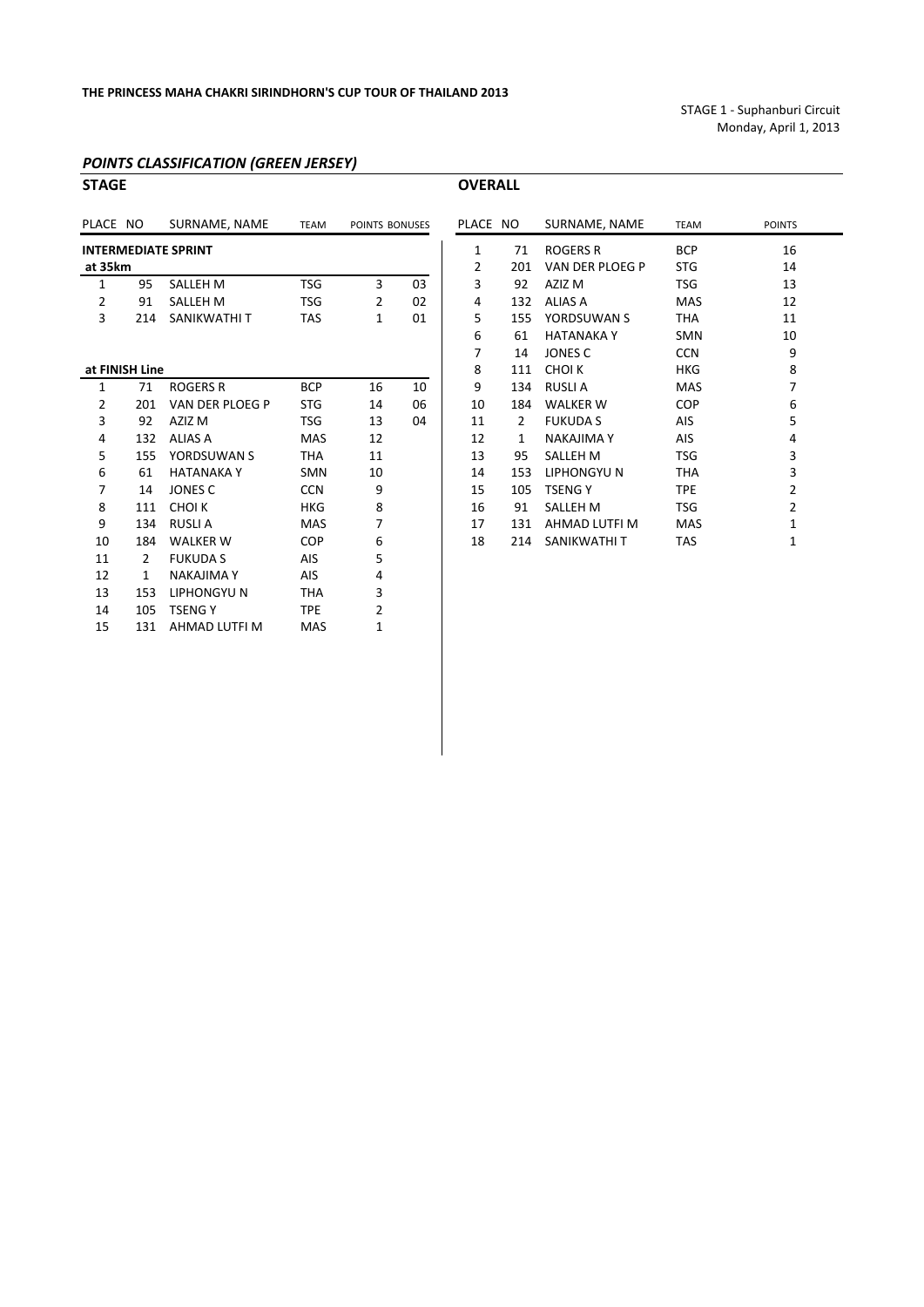#### **THE PRINCESS MAHA CHAKRI SIRINDHORN'S CUP TOUR OF THAILAND 2013**

*START LIST*

|                |               | NO NAME                                          | UCI CODE                           |   |               | NO NAME                                        | UCI CODE                           |
|----------------|---------------|--------------------------------------------------|------------------------------------|---|---------------|------------------------------------------------|------------------------------------|
|                | $1$ AIS       | <b>AISAN RACING TEAM</b>                         | <b>JPN</b>                         |   | 2 CCN         | <b>CCN CYCLING TEAM</b>                        | <b>BRU</b>                         |
|                |               |                                                  | $4 + 01:04$                        |   |               |                                                | $7 + 02:08$                        |
|                |               | 1 NAKAJIMA Yasuharu                              | $12 + 00:00:10$                    |   |               | 11 NEDERLOF Leendertarie                       | $36 + 00:01:14$                    |
|                |               | 2 FUKUDA Shimpei                                 | $11 + 00:00:10$                    |   |               |                                                |                                    |
|                |               | 3 HIRATSUKA Yoshimitsu                           | $73 + 00:01:14$                    |   |               |                                                |                                    |
|                |               | 4 KIMORI Nozomu                                  | $95 + 00:04:07$                    |   |               | 14 JONES Caleb                                 | $7 + 00:00:10$                     |
|                |               |                                                  |                                    |   |               | 15 LEE Ki Suk                                  | $25 + 00:01:14$                    |
| 3              | <b>DKK</b>    | <b>DESIGNA KOKKEN - KNUDSGAARD</b>               | <b>DEN</b>                         | 4 | <b>MTR</b>    | <b>MATRIX POWERTAG</b>                         | <b>JPN</b>                         |
|                |               |                                                  | $16 + 03:12$                       |   |               |                                                | $12 + 03:12$                       |
|                |               | 21 NIELSEN Philip                                | $90 + 00:04:07$                    |   |               | <b>31 WIESIAK Mariusz</b>                      | $29 + 00:01:14$                    |
|                |               | 22 BUKDAL Joakim                                 | $69 + 00:01:14$                    |   |               | 32 KIM Do Hyoung                               | $77 + 00:01:31$                    |
|                |               | 23 PETERSEN Soren                                | $71 + 00:01:14$                    |   |               | 33 KOMAKI Yuya                                 | $37 + 00:01:14$                    |
|                |               | 24 RASMUSSSEN Nicki                              | $38 + 00:01:14$                    |   |               | 34 KUBOKI Kazushige                            | $26 + 00:01:14$                    |
|                |               | 25 WARSOE Emil                                   | $89 + 00:04:07$                    |   |               | 35 YASUHARA Daiki                              | $54 + 00:01:14$                    |
| 5.             | WIL           | <b>WILIER SINGAPORE TEAM</b>                     | <b>SIN</b>                         |   | 6 SCT         | SEOUL CYCLING TEAM                             | <b>KOR</b>                         |
|                |               |                                                  | $21 + 06:05$                       |   |               |                                                | $19 + 04:36$                       |
|                |               | 41 LOH Sea Keong                                 | $72 + 00:01:14$                    |   |               | 51 LEE Won Jae                                 | $70 + 00:01:14$                    |
|                |               |                                                  |                                    |   |               | 52 CHO Ho Sung                                 | $63 + 00:01:14$                    |
|                |               |                                                  |                                    |   |               | 53 KO Do Kyun                                  | $85 + 00:03:45$                    |
|                |               | 44 GOH Choon Huat                                | $52 + 00:01:14$                    |   |               | 54 LEE Seung Kwon                              | $80 + 00:02:38$                    |
|                |               | 45 RABOU Thomas Josephus                         | $97 + 00:04:07$                    |   |               | 55 PARK Kyoung Ho                              | $99 + 00:04:12$                    |
|                |               |                                                  |                                    |   |               |                                                |                                    |
| $\overline{ }$ | SMN           | <b>SHIMANO RACING TEAM</b>                       | <b>JPN</b>                         | 8 | <b>BCP</b>    | SYNERGY BAKU CYCLING PROJECT                   | <b>AZE</b>                         |
|                |               |                                                  | $8 + 02:08$                        |   |               |                                                | $2 + 01:04$                        |
|                |               | 61 HATANAKA Yusuke                               | $6 + 00:00:10$                     |   |               | 71 ROGERS Rico                                 | $1 - 02:45:47$                     |
|                |               | 62 IRIBE Shotaro                                 | $74 + 00:01:14$                    |   |               | 72 ASADOV Elchin                               | $48 + 00:01:14$                    |
|                |               | 63 NONAKA Ryoma                                  | $49 + 00:01:14$                    |   |               | 73 ISGANDAROV Tural                            | $62 + 00:01:14$                    |
|                |               | 64 YASUI Masahiko                                | $68 + 00:01:14$<br>$23 + 00:01:14$ |   |               | 74 McCONVEY Conner<br>75 SURUTKOVYCH Oleksandr | $16 + 00:00:10$<br>$32 + 00:01:14$ |
|                |               | 65 YOSHIDA Hayato                                |                                    |   |               |                                                |                                    |
| 9              | T7E           | TEAM 7 ELEVEN PRESENTED BY ROAD BIKE PHILIPPINES | PHI                                |   | <b>10 TSG</b> | <b>TERENGGANU CYCLING TEAM</b>                 | MAS                                |
|                |               |                                                  | $14 + 03:12$                       |   |               |                                                | $5 + 02:08$                        |
|                |               | 81 RAVINA Jonipher B                             | $56 + 00:01:14$                    |   |               | 91 SALLEH Mohd Zamri                           | $18 + 00:01:12$                    |
|                |               | 82 AQUINO Jerry JR                               | $35 + 00:01:14$                    |   |               | 92 AZIZ Mohd Saiful Anuar                      | $3 + 00:00:06$                     |
|                |               | 83 GALEDO Mark John                              | $61 + 00:01:14$                    |   |               | 93 MAT AMIN Mohd Shahrul                       | $75 + 00:01:14$                    |
|                |               | 84 HUALDA Ronnel                                 | $20 + 00:01:14$                    |   |               | 94 ROSDI Mohd Nor Umardi                       | $76 + 00:01:28$                    |
|                |               | 85 SICAM Harvey                                  | $57 + 00:01:14$                    |   |               | 95 SALLEH Mohd Harrif                          | $17 + 00:01:11$                    |
|                | <b>11</b> TPE | <b>CHINESE TAIPEI NATIONAL TEAM</b>              | <b>TPE</b>                         |   | <b>12</b> HKG | <b>TEAM HONG KONG CHINA</b>                    | HKG                                |
|                |               |                                                  | $17 + 03:32$                       |   |               |                                                | $9 + 02:08$                        |
|                |               | 101 WU Po Hung                                   | $47 + 00:01:14$                    |   |               | 111 CHOI Ki Ho                                 | $8 + 00:00:10$                     |
|                |               | 102 HUNG Kun Hung                                | 79 + 00:02:38                      |   |               | 112 CHEUNG King Lok                            | $66 + 00:01:14$                    |
|                |               |                                                  |                                    |   |               | 113 CHEUNG King Wai                            | $65 + 00:01:14$                    |
|                |               | 104 LIU En Chieh                                 | $81 + 00:02:38$                    |   |               | 114 KWOK Ho Ting Marco                         | $40 + 00:01:14$                    |
|                |               | 105 TSENG Yi Hao                                 | $14 + 00:00:10$                    |   |               | 115 LEUNG Chun Wing                            | 45 + 00:01:14                      |
|                | 13 KAZ        | <b>TEAM KAZAKHSTAN</b>                           | KAZ                                |   | <b>14</b> MAS | <b>MALAYSIA NATIONAL TEAM</b>                  | MAS                                |
|                |               |                                                  | $15 + 03:12$                       |   |               |                                                | $1 - 08:17:51$                     |
|                |               | 121 ASTAFYEV Stepan                              | $58 + 00:01:14$                    |   |               | 131 AHMAD LUTFI Muhammad Fauzan 15 + 00:00:10  |                                    |
|                |               | 122 KAZANTSEV Timur                              | $39 + 00:01:14$                    |   |               | 132 ALIAS Ahmad Fakhrullah                     | $4 + 00:00:10$                     |
|                |               | 123 MARUKHIH Vitaliy                             | $91 + 00:04:07$                    |   |               | 133 MISBAH Muhamad Rauf Nur                    | $55 + 00:01:14$                    |
|                |               | 124 MORDVINTSEV Kirill                           | $92 + 00:04:07$                    |   |               | 134 RUSLI Amir Mustafa                         | $9 + 00:00:10$                     |
|                |               | 125 SHAGAYEV Diyas                               | $50 + 00:01:14$                    |   |               | 135 ZAINAL Mohd Nor Rizuan                     | $51 + 00:01:14$                    |
|                |               |                                                  |                                    |   |               |                                                |                                    |
|                |               |                                                  |                                    |   |               |                                                |                                    |